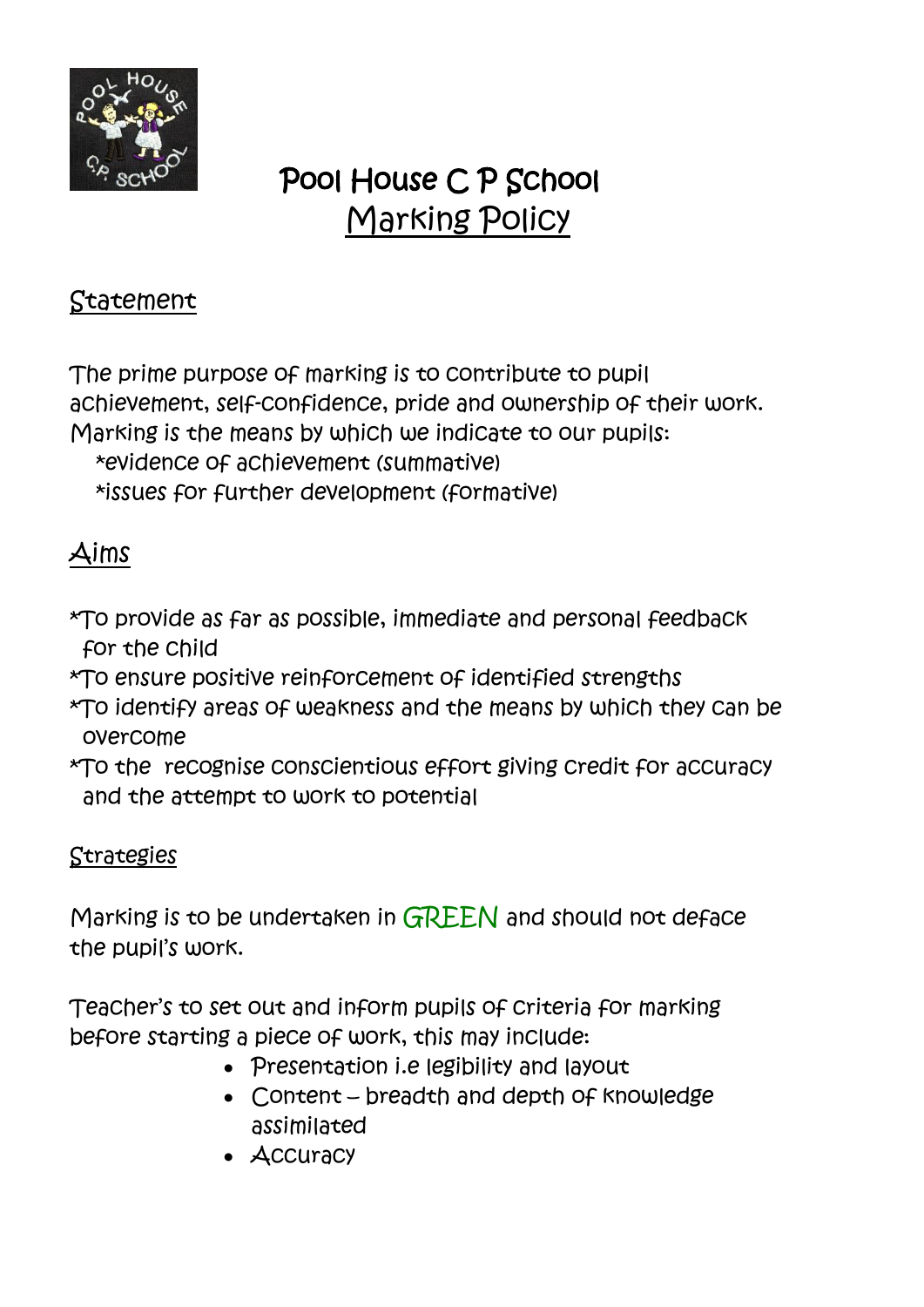Clarity of exposition

………. It should also relate to the learning objective.

Marking should be interactive where possible, to encourage each child to reflect on the work presented and suggest subsequent action.

Marking should be undertaken either during or as soon as possible after completion of the work. [Inmarked work in the subsequent lesson should be explained to the pupils.

Teachers need to balance the needs of the individual child with those of the whole class and respond accordingly.

Children should be encouraged to check their own work and given the opportunity to mark others work to develop the skills of self correction and peer mentoring.

#### Annotations

ST - Supply Teacher

TT - Trainee Teacher

WS - With Support (from the teacher or a teaching assistant) Initials – Those of another teacher in school when teaching a class other that their own.

Trainee Teachers will be asked to mark in BLACK Teaching Assistants will be asked to mark in PURPLE

#### Monitoring and Evaluation

Teachers to monitor the effectiveness of their marking taking into account the responses of their children.

Book scrutinies will be carried out in line with the school's development plan.